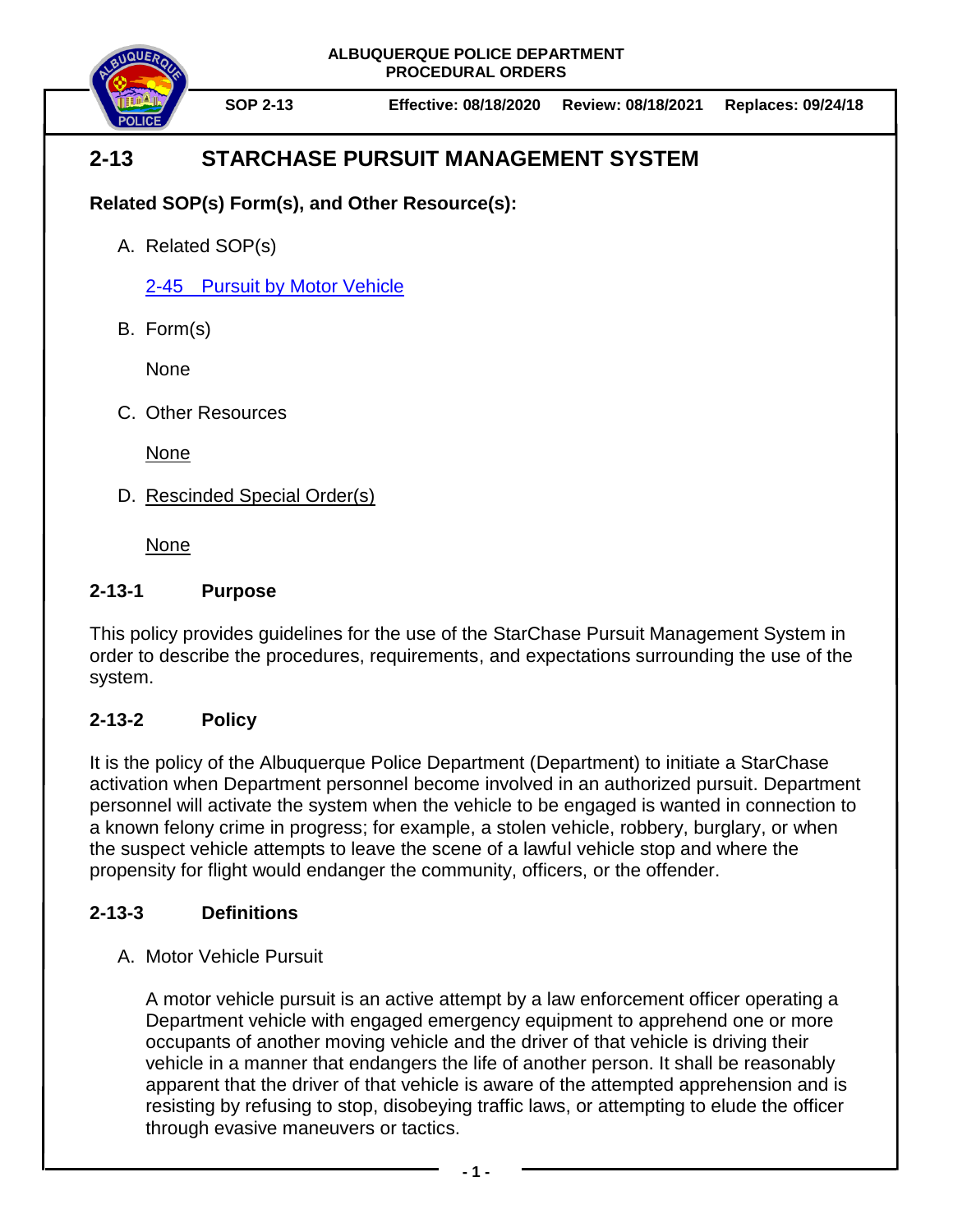#### **ALBUQUERQUE POLICE DEPARTMENT PROCEDURAL ORDERS**



**SOP 2-13 Effective: 08/18/2020 Review: 08/18/2021 Replaces: 09/24/18**

## B. StarChase Activation

The use of the StarChase system's air pressure system to discharge a tracker from an equipped police vehicle or handheld device onto the suspect vehicle. Once the tracker is affixed, its location can be tracked using a computer with Internet access.

C. StarChase Pursuit Management System

The StarChase system allows a trained officer in an equipped police vehicle or with a handheld device to remotely affix a GPS tracking device to a vehicle that the officer has probable cause to believe that the vehicle is stolen or has been used in a felony crime or an already active pursuit.

D. Supervisor

**6**

**5**

Any on-duty supervisor who is directly involved in or has been informed of a StarChase activation.

## **2-13-4 Rules and Procedures**

- A. StarChase equipment shall only be utilized by those officers/detectives who have been trained on its proper use.
	- B. StarChase equipment shall only be utilized for legitimate law enforcement purposes.
	- C. StarChase equipped patrol vehicles, with the approval from a supervisor, may respond Code 3 to join a pursuit for the potential use of the device.
	- D. If an officer locates a vehicle, and has probable cause to believe that the occupants of the vehicle have committed a felony crime (i.e, confirmed stolen vehicle, a vehicle known to be involved in a felony crime or a vehicle which was stopped for a lawful vehicle stop and attemps to leave prior to the officer contacting the driver), the officer may deploy a StarChase without prior authorization from a supervisor.
	- E. Once deployed, a supervisor must be informed and continually updated as to the status and progression of the activation.
	- F. At the direction of a supervisor, a StarChase equipped unit may be directed to assume the lead position in a pursuit in order to affix the GPS beacon.
	- G. If the officer who is attempting to deploy the StarChase equipment must pursue the vehicle to deploy the equipment in accordance with SOP 2-45 Pursuit by Motor Vehicle and that vehicle would not meet the pursuit policy, they are not to engage or attempt StarChase.
- H. Where there is a StarChase activation on a vehicle that takes flight after being engaged with emergency equipment, and continued pursuit is not allowed under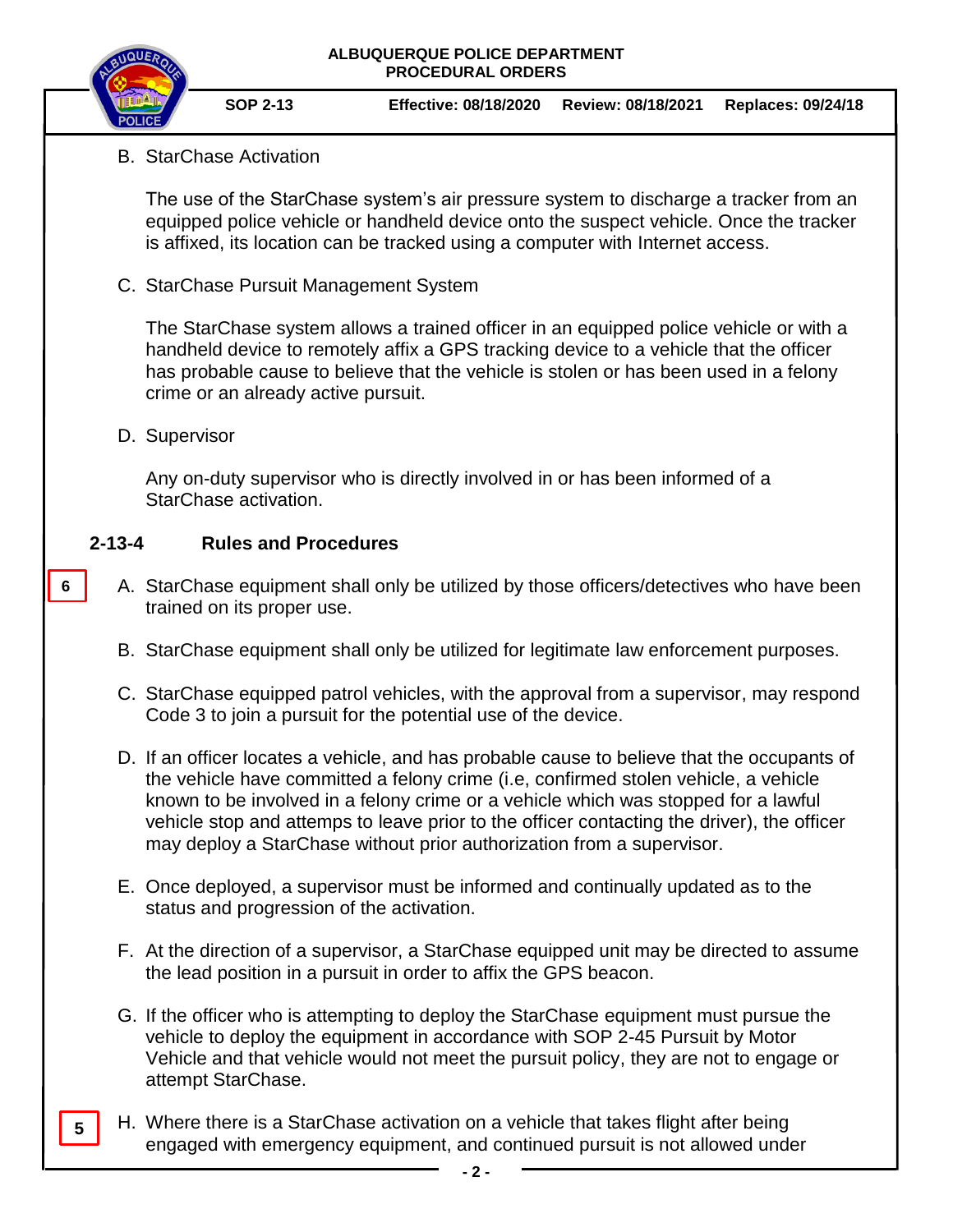